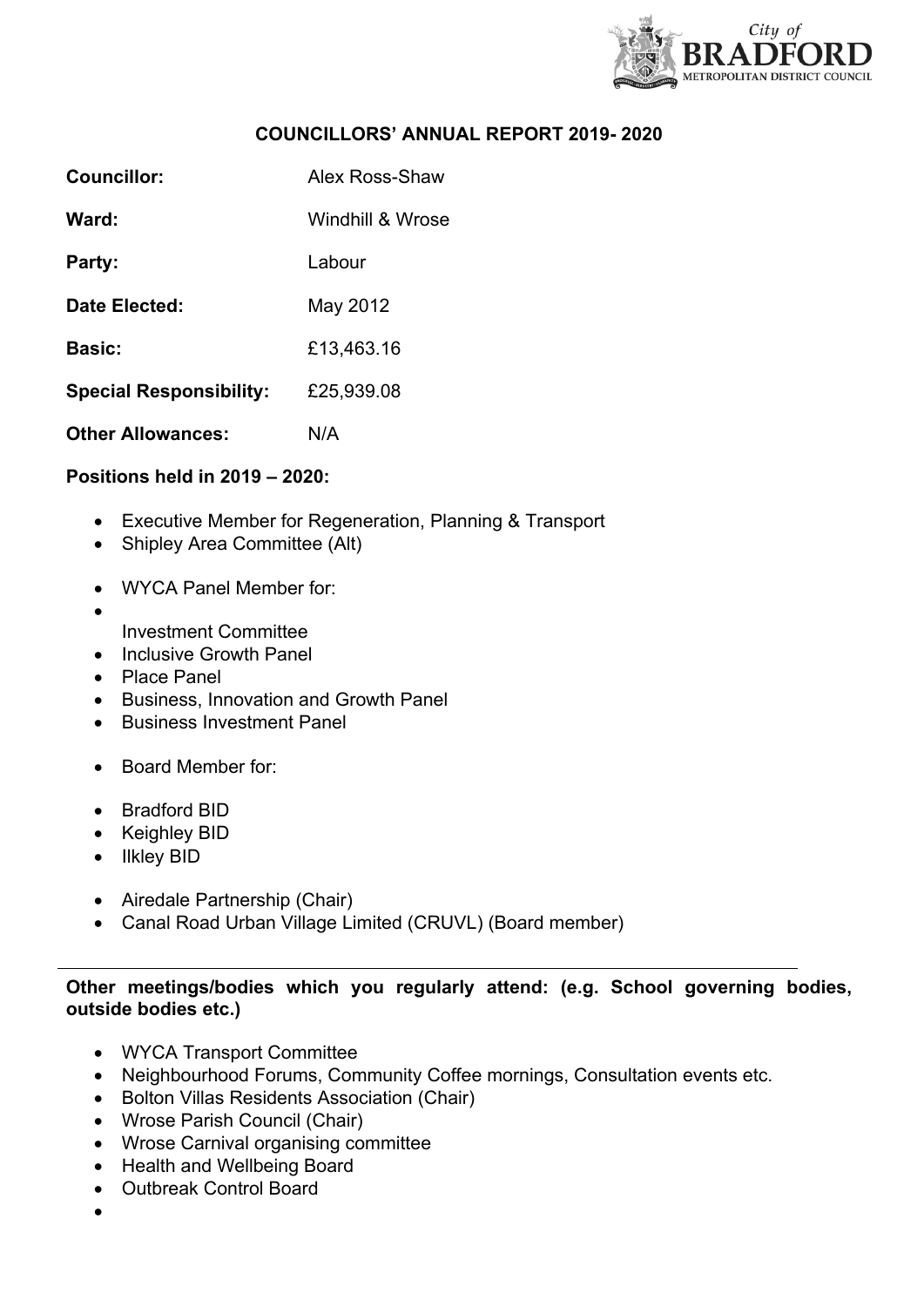# **My priorities for the past year (May 2019 to April 2020) were:**

- I continued to focus on key priorities both within Windhill & Wrose and for the district as a whole.
- We continued our emphasis on road safety and encouraging active travel with the expanded roll-out of our 20mph zones in urban centres and around schools. We also focused on air quality and encouraging no idling across the district, particularly around schools.
- Regeneration and transport continue to be key themes for Bradford district and I sought to ensure continued progress on major projects such as Bradford Live and the markets in the city centre, the £1m Healthy Streets project in Shipley and supporting the work of the Business Improvement Districts in Bradford, Ilkley and Keighley.
- In Windhill & Wrose I continued to support the development of the Parish Council after taking the Chair recently. This empowered other parish councillors to take over the running of the council and drive forward an agenda that meets the ambition of themselves and their constituents.
- I also continued to push for further improvements to our green and open spaces, looking at the potential for tree planting, orchards and meadow planting.

## **My priorities for the coming year (May 2020 to April 2021) are: (Please list or describe your priorities or targets as a Councillor for the coming year)**

- Our covid response continues to be our overwhelming priority for this year. Further tranches of Emergency Active Travel funding have been secured delivering more semipermanent changes across the district that support active travel and social distancing, including pop-up cycle lanes, pavement extensions and ten school streets pilots. As more lockdown funding is announced by government our business support teams will work round the clock to distribute this as quickly and fairly as possible within the criteria set by national government.
- Covid recovery will be a huge task for Bradford district, and therefore ensuring our key growth projects are in a strong position to be delivered will be vital. Hard Ings road improvements in Keighley will be completed. The Shipley and Keighley Towns Funds will be key projects for delivery during this period, to secure up to £25m for each town area for investing and delivering growth in these areas.
- Locally the work of the Parish Council and District Councillor continues and residents continue to come to us for assistance and support with various issues, which we do our best to try resolve with them.